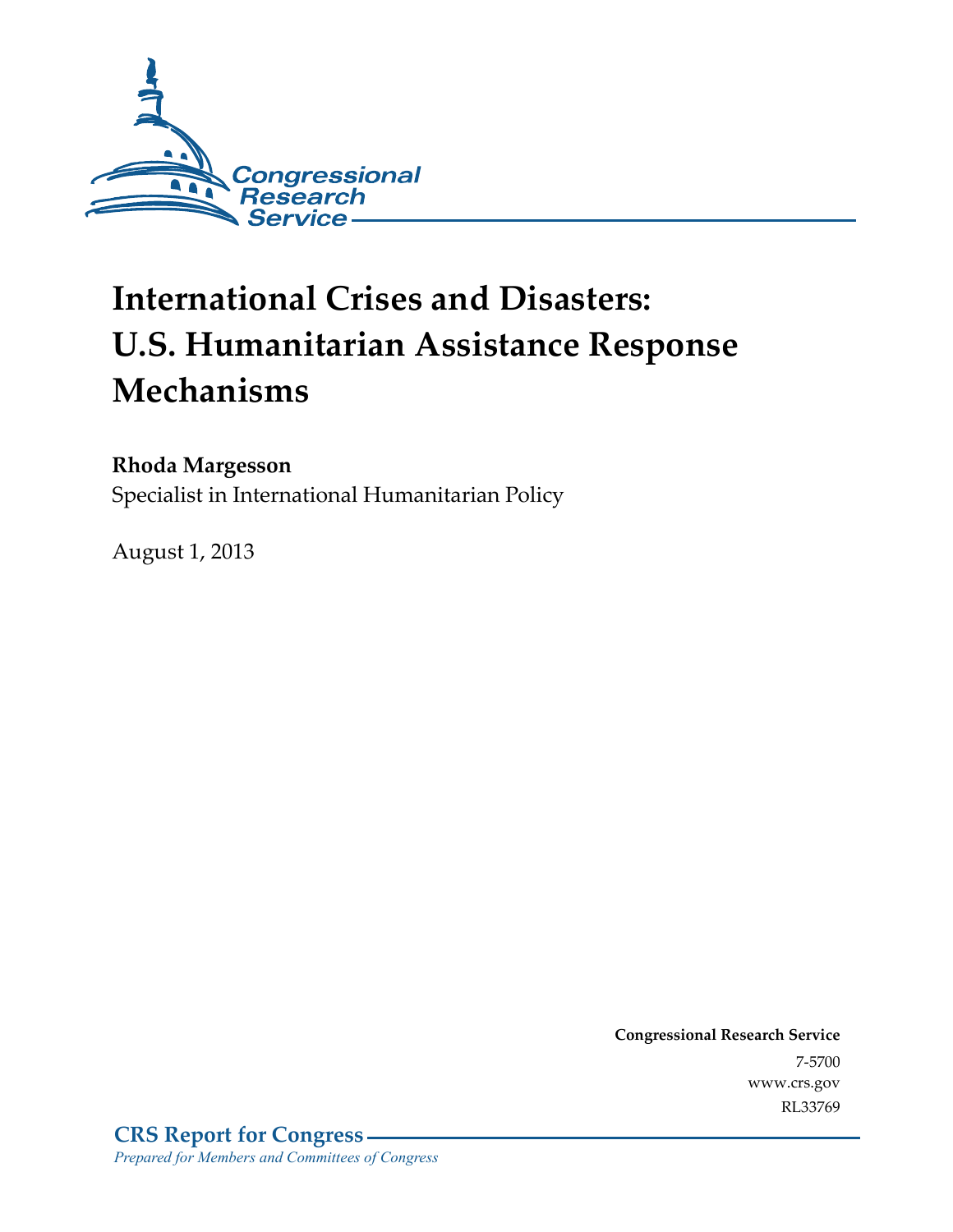## **Summary**

The majority of humanitarian emergencies worldwide stem from natural disasters or from conflicts. Congress has consistently supported humanitarian efforts as a means of responding to crises in the short term, taking the lead, and promoting a U.S. presence. Intervention results in varying amounts of relief and recovery assistance and can have an important impact not only on the relief operation itself but on broader foreign policy issues. In the  $113<sup>th</sup>$  Congress, international humanitarian and refugee assistance is expected to continue to have a strong measure of bipartisan support, with key policy issues focused on budget priorities, levels and types of funding, the sources of other support available worldwide, and the ways in which operational assistance is delivered.

Factors that may impact decision-making include the type of humanitarian assistance required, the impact of conflict and refugee flows on stability in the region in question, and the role of neighboring countries in contributing to the relief effort. Examples of issues likely to remain of congressional interest include competing aid and budget priorities, reimbursing U.S. government agencies for their expenditures (to replenish the emergency accounts or other accounts that have been used to provide assistance), and civilian and military coordination, including the evolving role of the Department of Defense in humanitarian assistance. Other priorities may include an examination of the disparity between numbers of internally displaced persons and refugees worldwide and the available funding for these groups; physical protection of refugees and other vulnerable populations in addition to the protection of human rights; programs to address gender based violence; and the creation of durable solutions for displaced populations.

The President can provide emergency humanitarian assistance through several sources whose funding is authorized and appropriated by Congress. These are funds currently appropriated to U.S. Agency for International Development's (USAID's) Office of Foreign Disaster Assistance (OFDA) through the International Disaster and Famine Assistance (IDA) account; U.S. Department of Agriculture food aid programs under Title II of the Food for Peace Act; the State Department's Bureau of Population, Refugees, and Migration (PRM) through the Migration and Refugee Assistance (MRA) and the U.S. Emergency Refugee and Migration Assistance Fund (ERMA) accounts; and funds appropriated to the Department of Defense, Overseas Humanitarian and Disaster and Civic Aid (OHDACA) account.

In addition, the President has the authority to draw down defense equipment and direct military personnel to respond to disasters and provide space-available transportation on military aircraft and ships to private donors who wish to transport humanitarian goods and equipment in response to a disaster. Finally, the President can request other government agencies to assist within their capabilities. The FY2014 Foreign Operations budget request for global humanitarian accounts, which does not include OHDACA, totals \$4.1 billion.

This report examines U.S. humanitarian assistance in international crises and disaster situations. It considers the sources and types of U.S. government aid, the response mechanisms of key U.S. agencies and departments, and possible issues for Congress—including competing aid and budget priorities, burdensharing and donor-fatigue, the transparency and efficacy of U.S. humanitarian assistance, consequences of such assistance, and potential links to broader U.S. foreign policy goals.

This report will be updated as events warrant.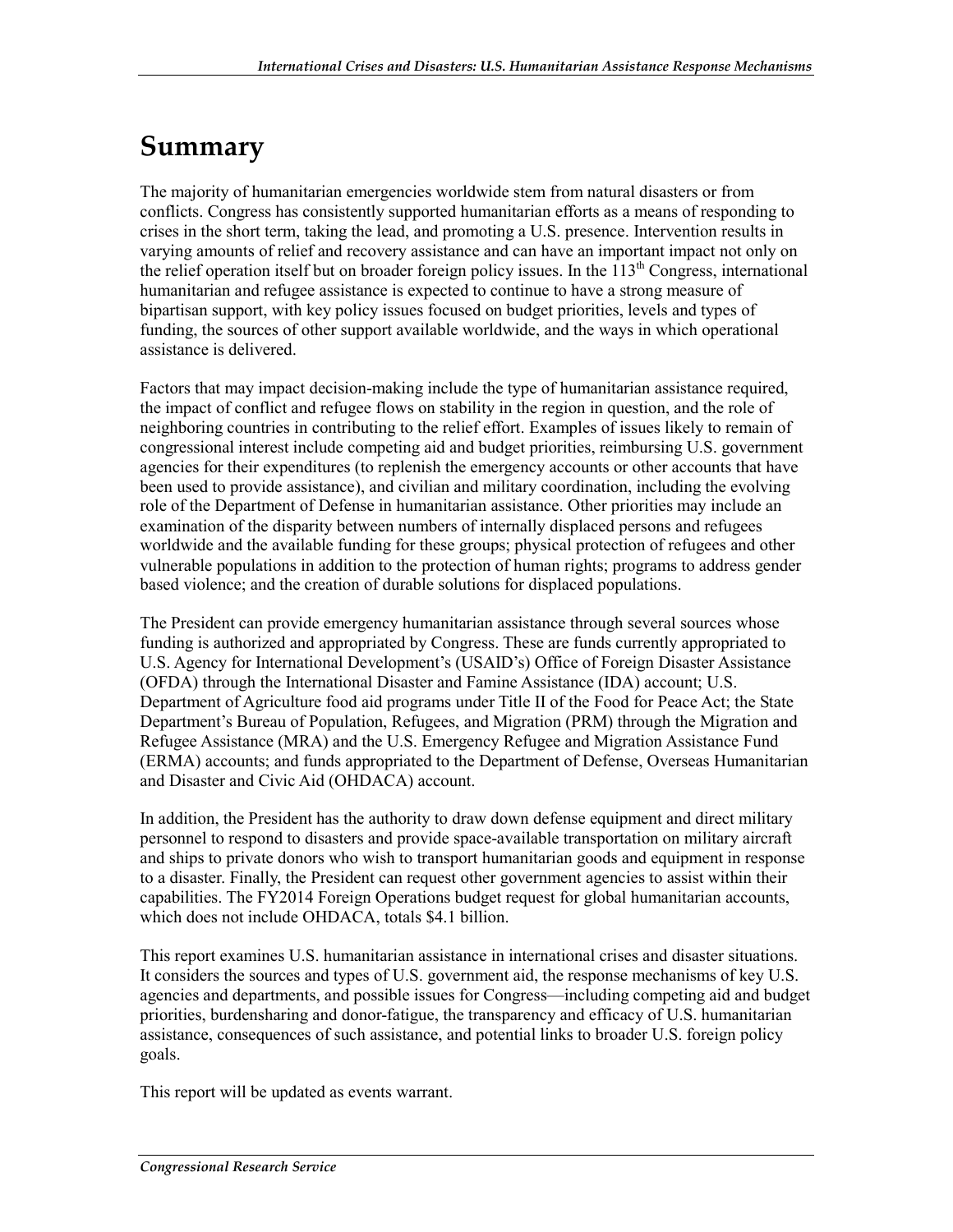## **Contents**

### Contacts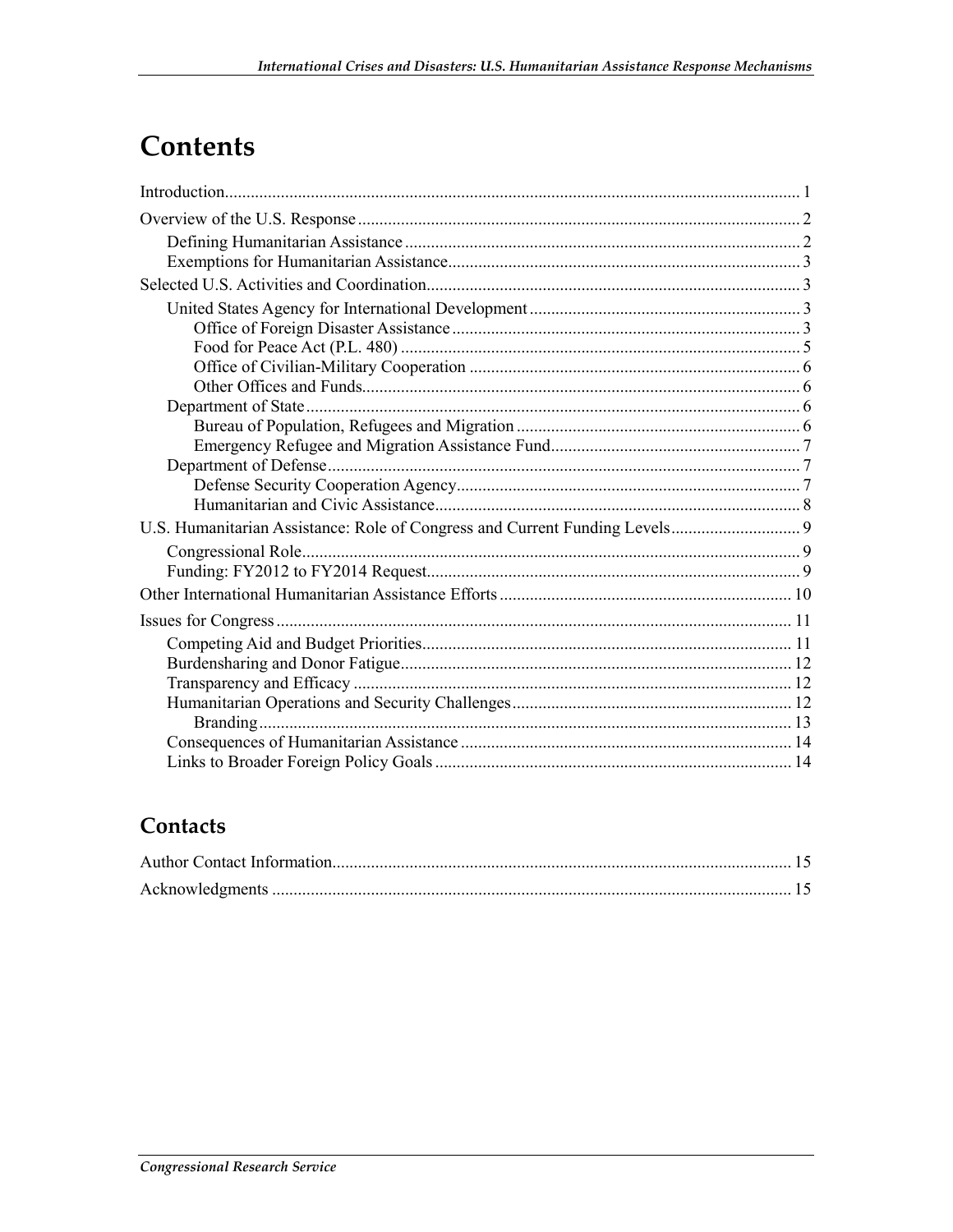## **Introduction**

The complex humanitarian emergency has emerged as a category of crisis that can be defined in different ways. For example, it can be viewed according to the situation on the ground—scale and intensity of population dislocation, destruction of social networks/community and infrastructure, insecurity of civilians and noncombatants, and human rights abuses; by the complexity of the response needed to address these problems; or by the multi-causal factors that may have contributed to the escalation of conflict in the first place. Beginning in the 1990s, crisis operations increased in war-torn countries and regions throughout the world along with the numbers of those providing relief, primarily humanitarian organizations and international actors. Multinational military forces also served a greater peacekeeping role in these internal wars. The media added a new measure of influence to the response to such crises in the form of greater access and live reporting.

In crises resulting from conflict or natural disasters, population movements often occur within the affected country or flow to countries in close proximity. In these situations the plight of the refugee<sup>1</sup> is one critical element of population movement; the internally displaced person (IDP) is another.<sup>2</sup> The displaced require particular protection, the basis of which may be found in international humanitarian law, and sustained emergency assistance, which is usually provided by U.N. system agencies, governments, international entities, international intergovernmental organizations, and non-governmental organizations (NGOs). In many protracted civil conflicts, where groups within a country are fighting and in the absence of a political solution, the course agreed on by the international community might be to provide humanitarian assistance to the victims. This assistance may last for many years. Refugees may be stranded in camps for decades or IDPs may be separated from their homes for long periods. Conducting a humanitarian operation in an area of conflict often means that access to populations in need and the distribution of emergency relief supplies is hampered by security concerns, not only for those needing assistance but for humanitarian personnel as well. Thus, providing humanitarian and refugee assistance has become increasingly complicated and expensive—sources of funding, civilmilitary relations and operations, human rights concerns, aid worker security, protection, and access are just some of the central issues facing the aid community. The ongoing conflict in and around Syria demonstrates some of these challenges.

In addition, natural disasters affect millions of people each year who require prolonged and urgent assistance. The event may be sudden (like the 2010 earthquake in Haiti) or protracted (like drought conditions in the Horn of Africa and southern Africa and the possible long-term effects of climate change). Responses to natural disasters are typically multilateral and less likely to be hindered by the politics at hand, although the situation in Burma following the May 2008 cyclone could argue the opposite.<sup>3</sup>

<sup>&</sup>lt;sup>1</sup> Defined broadly as those seeking asylum outside their country of citizenship with protection provided under international law.

<sup>&</sup>lt;sup>2</sup> A direct result of internal wars, the internally displaced are also seeking asylum but within their state's borders. IDPs do not have the same protection as refugees under international law. The plight of this group has gained international recognition as the estimated numbers of IDPs worldwide far exceed the numbers of refugees. The United Nations High Commissioner for Refugees has often been involved in providing assistance for IDPs.

<sup>3</sup> For more information, see CRS Report RL34481, *Cyclone Nargis and Burma's Constitutional Referendum*, by Michael F. Martin and Rhoda Margesson.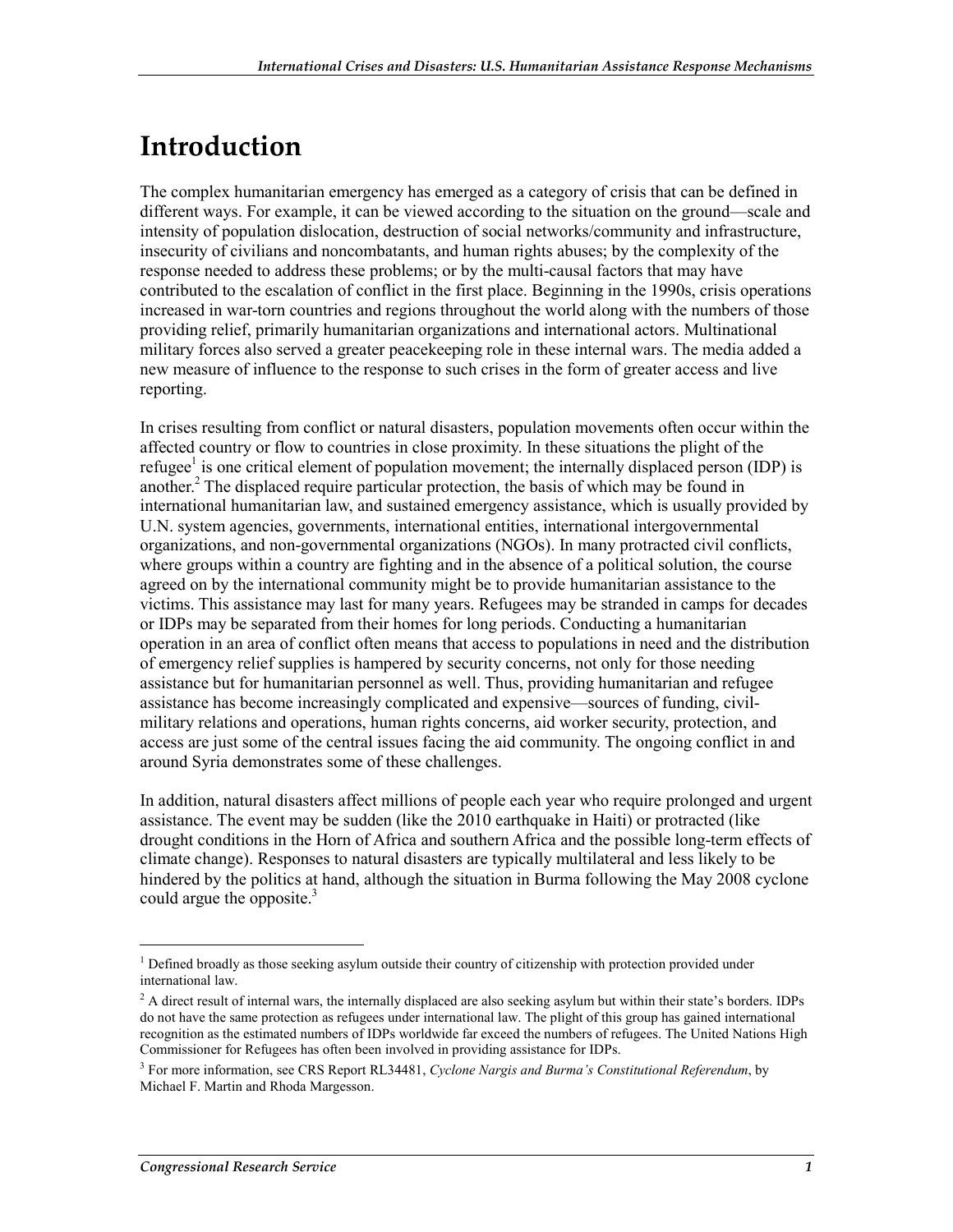## **Overview of the U.S. Response**

The United States is a major contributor to relief efforts in international crises and disaster situations. Key relief-related policy issues likely to be of concern in the  $113<sup>th</sup>$  Congress include budget priorities, levels of funding, the sources of other support available worldwide, and the ways in which operational assistance is delivered.<sup>4</sup> In FY2012, the U.S. government contributed more than \$4 billion to disaster relief worldwide.<sup>5</sup> Congress has consistently supported humanitarian efforts as a means of responding to natural disasters (such as floods and earthquakes) and man-made crises (such as war) in the short term, taking the lead and promoting a U.S. presence.<sup>6</sup>

Humanitarian assistance generally receives strong bipartisan congressional support. Congress has given the President broad authority in this area. The Foreign Assistance Act of 1961 (P.L. 87- 195), as amended, authorizes the United States to participate in disaster relief efforts and gives the President great flexibility to respond to disasters with a wide range of government-funded humanitarian assistance.

In 1993, President Clinton designated for the first time the Administrator of the U.S. Agency for International Development (USAID) as the Special Coordinator for International Disaster Assistance.<sup>8</sup> In this capacity the Administrator coordinates the U.S. government's response to both natural and man-made disasters. The Administrator also calls upon federal agencies to provide assistance; contracts with and funds private voluntary agencies to provide humanitarian assistance; and coordinates the U.S. response with that of other countries.

### **Defining Humanitarian Assistance**

The very nature of humanitarian emergencies—the need to respond quickly in order to save lives and provide relief—has resulted in a broad definition of humanitarian assistance, on both a policy and operational level. While humanitarian assistance is assumed to address urgent food, shelter, and medical needs, the agencies within the U.S. government providing this support expand or contract the definition in response to circumstances.

The legislation governing humanitarian or disaster assistance leaves the decision on the type of assistance required to the President. U.S. humanitarian assistance in disasters and international crises is broad and far-reaching; it covers many elements directly concerned with the provision of

<sup>&</sup>lt;sup>4</sup> These key policy issues may be applied in the global context, but also in the U.S. response to specific crises of concern to Congress.

 $<sup>5</sup>$  This figure represents total humanitarian assistance funding from the State Department and USAID. It does not</sup> include funding from DOD. Due to the unanticipated nature of many disasters, humanitarian aid budget allocations often increase throughout the year as demands arise. Countries that have experienced or are experiencing a crisis or natural disaster receive U.S. aid through several key worldwide emergency humanitarian assistance, including accounts for disaster (International Disaster and Famine Assistance or IDA); emergency food relief (P.L. 480 Title II); and refugee programs (Migration and Refugee Assistance or MRA and Emergency Refugee Migration Assistance or ERMA). Except in the case of MRA, these accounts are generally used to respond to emergency situations and are not integrated into long-term development strategies.

<sup>&</sup>lt;sup>6</sup> U.S. private contributions and efforts are also part of the overall response but not addressed in this report.

 $7 \text{ }\frac{\text{8491-493}}{\text{ of P.L. 87-195}}$ , Foreign Assistance Act of 1961, as amended.

<sup>8</sup> § 493 of P.L. 87-195, Foreign Assistance Act of 1961, as amended.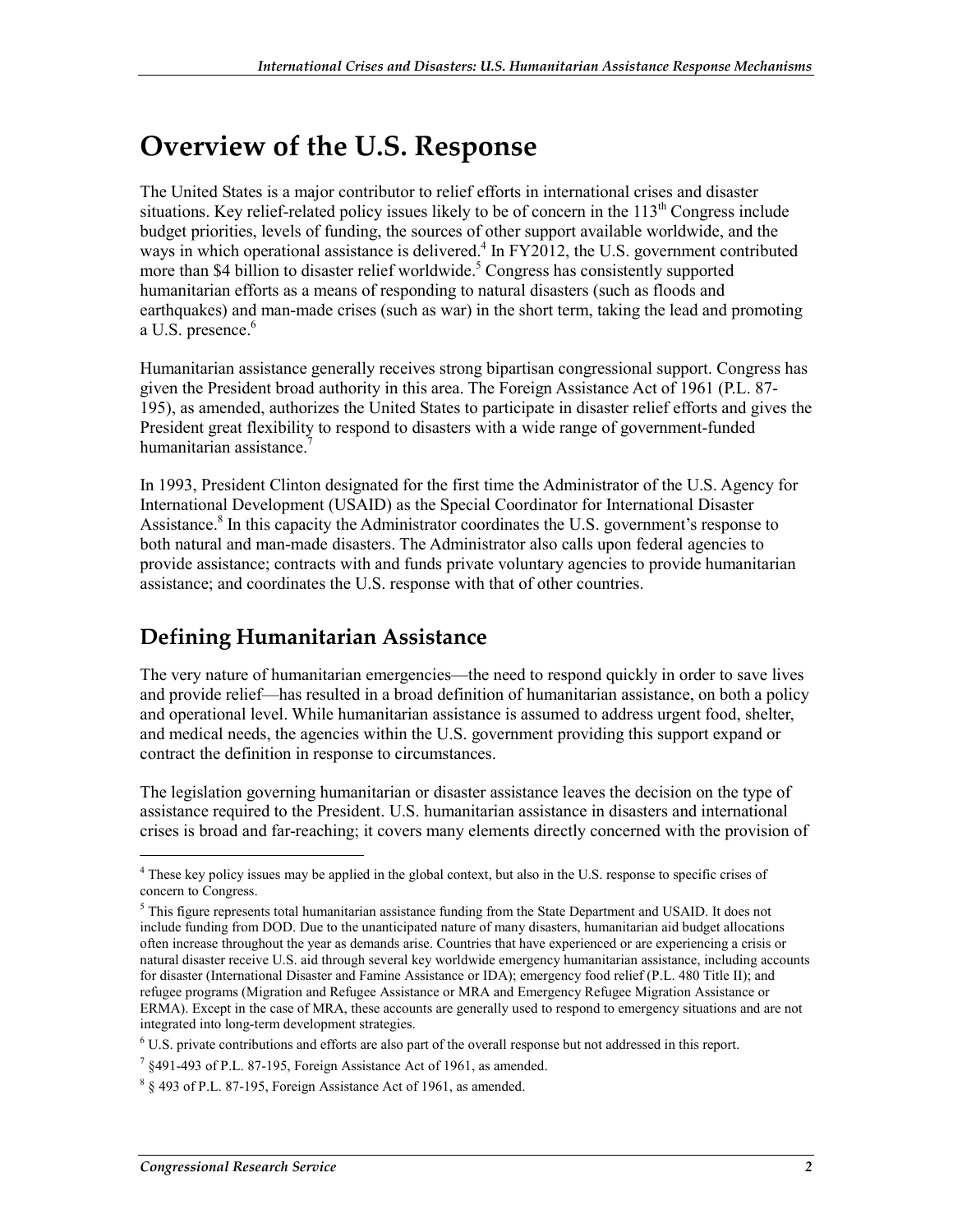relief and strategies for strengthening how people survive over time.<sup>9</sup> Congress broadly defines humanitarian activities in an effort to enable the U.S. response to be as flexible as possible to adapt to humanitarian needs. Assistance can include the provision of basic needs, child survival strategies, and assistance to refugees, but in practice the provision of humanitarian assistance is typically case and time specific.<sup>10</sup>

#### **Exemptions for Humanitarian Assistance**

In general, humanitarian assistance is exempt from the regulations implementing various types of foreign aid sanctions.<sup>11</sup> The Foreign Assistance Act of 1961, as amended (P.L. 87-195), allows the President to provide disaster assistance, "notwithstanding any other provision of this or any other Act," which would otherwise prohibit or restrict aid to selected countries, such as economic sanctions.

## **Selected U.S. Activities and Coordination**

Categories of humanitarian assistance can be broken down into several main elements including relief and rehabilitation, food assistance, refugee programs, and logistical and operational support. Three central parts of the U.S. government—USAID, the State Department, and the Department of Defense—provide humanitarian assistance and cover a mix of these activities as described below.<sup>12</sup> USAID is the central U.S. agency charged with coordinating U.S. government and private sector foreign assistance.

### **United States Agency for International Development**

#### **Office of Foreign Disaster Assistance**

The Office of Foreign Disaster Assistance (OFDA), within USAID's Bureau for Democracy, Conflict, and Humanitarian Assistance (DCHA), provides non-food humanitarian assistance during international crises and disasters and can respond immediately with relief materials and personnel, many of whom are often already in the field. OFDA was established in 1964 to coordinate what had previously been an *ad hoc* U.S. response to international disasters. It

 $\overline{a}$ 

<sup>&</sup>lt;sup>9</sup> A livelihood strategy considers the specific context and circumstances of the situation in designing effective programs that work with local abilities to cope with emergencies.

<sup>&</sup>lt;sup>10</sup> What is less clear is when an activity might be considered humanitarian as differentiated from post-conflict transition or reconstruction, and to what degree this distinction needs to remain flexible to adapt to changes in policy or operations on the ground. In an operational sense, humanitarian and other assistance is often provided on parallel tracks, and there is usually an overlap in activities in the transition from one phase to another.

 $11$  The decision as to what is considered humanitarian versus non-humanitarian aid is often made on a case-by-case basis. For example, in the India-Pakistan situation in 1998, sanctions were applied following India's nuclear tests; under the Pressler Amendment, all aid was cut off except for specific relief assistance programs.

<sup>&</sup>lt;sup>12</sup> In addition, although not the focus of this report, other parts of the U.S. government that support humanitarian assistance include the U.S. Department of Agriculture's (USDA) Forest Service, the U.S. Geological Survey (USGS), the Department of Health and Human Services (HSS), Centers for Disease Control and Prevention (CDC), the National Oceanic and Atmospheric Administration (NOAA), and the Environmental Protection Agency (EPA), which contribute technical assistance to OFDA as needed in response to humanitarian emergencies.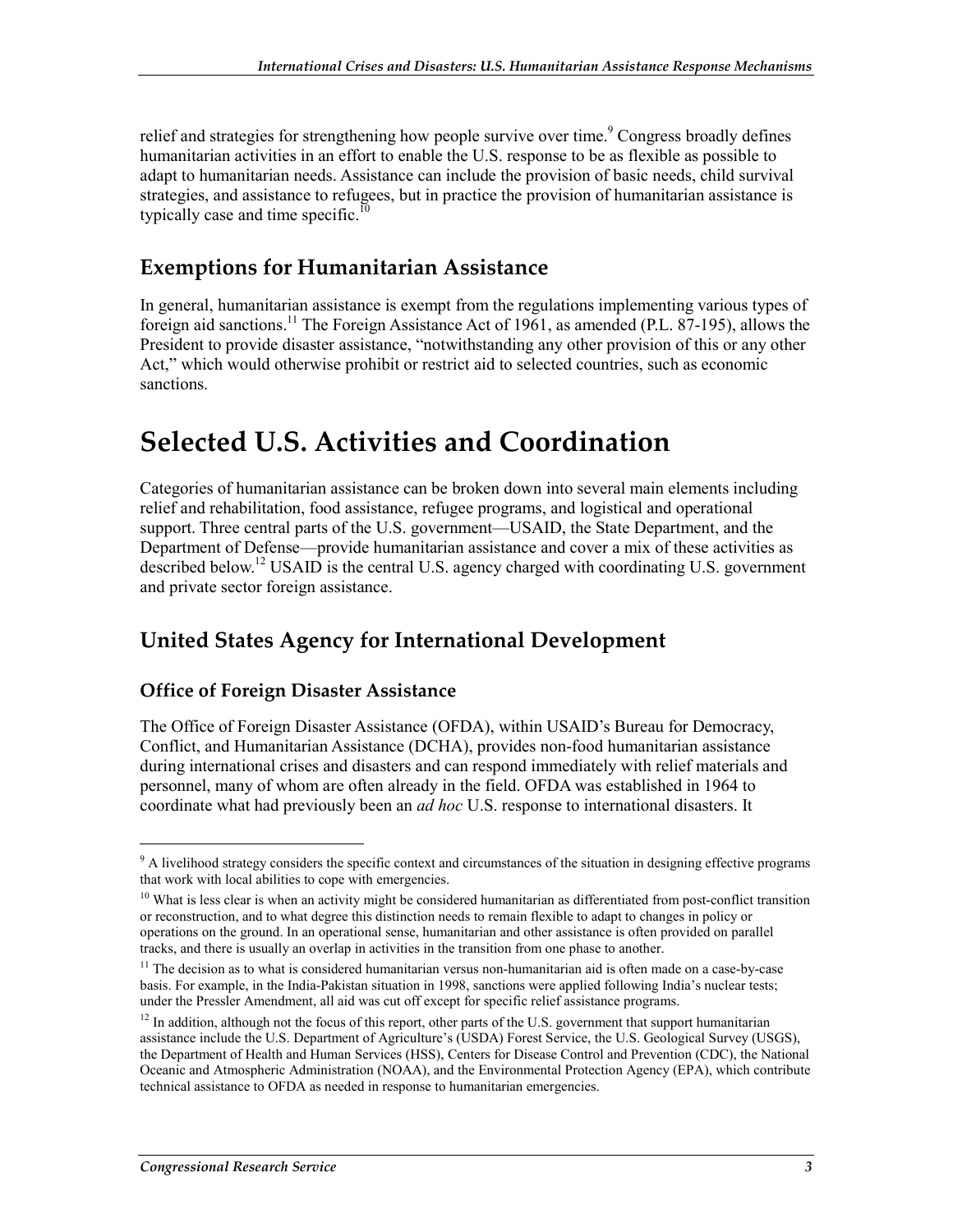facilitates the U.S. government emergency assistance. OFDA provides some assistance through its own personnel, but the bulk of its activities are carried out through grants to United Nations (U.N.) agencies, other international organizations (IOs), international governmental and nongovernmental organizations (NGOs), and private or religious voluntary organizations (PVOs). OFDA also coordinates with the U.S. embassy or USAID mission in the affected country, the

government of the country suffering the disaster, and other governments. Funding for USAID/OFDA is authorized and appropriated in annual Foreign Operations legislation.

A response to a disaster generally begins with the U.S. ambassador or chief of mission responding to a request from the affected country's government for assistance. OFDA has use of up to \$50,000 (through Disaster Assistance Authority) immediately available, which it releases to the USAID mission or U.S. embassy, generally within 24 hours. This money is then provided to the local Red Cross/Red Crescent or a similar local disaster response organization, or it may be used to buy relief supplies or hire personnel locally. The United States also begins working with the affected government through the ambassador to determine what, if any, additional aid may be needed.

USAID/OFDA can respond immediately with cash, relief materials, and personnel to any kind of disaster, whether man-made or natural. The President has the authority to set the terms and conditions of the aid provided. As a general rule, assistance provided by USAID/OFDA lasts about 90 days, although the agency may continue monitoring and

#### **Role of the U.S. Government and Private Sector in Humanitarian Aid Delivery**

Most development and humanitarian assistance activities are not directly implemented by U.S. government personnel but by private sector entities, either non-profit or commercial. Generally speaking, government foreign service and civil servants determine the direction and priorities of the aid program, allocate funds while keeping within congressional requirements, ensure that appropriate projects are in place to meet aid objectives, select implementors, and monitor the implementation of those projects for effectiveness and financial accountability. At one time, USAID professionals played a larger role in implementing aid programs, but the effect of budget cuts on personnel and the emergence of private sector alternatives over the past several decades have led to a shift in responsibilities. Private sector aid implementors, usually employed as contractors or grantees, may be individual "personal service contractors," consulting firms, non-profit NGOs, universities, or charitable PVOs. These currently carry out the vast array of aid projects in all sectors.13

mitigation projects for a longer period. Some USAID/OFDA personnel are located in various countries around the world and can move quickly to a disaster area. OFDA also has Disaster Assistance Response Teams (DARTS), groups of experts that can be brought together quickly to respond to different types of disasters. These groups may be sent to the area in anticipation of a disaster, such as a tropical storm or flood that has been predicted by the weather service. Once a DART is deployed, a Washington, DC-based Response Management Team (RMT) is also activated.

Under the legislation governing disaster assistance, the President is authorized to borrow up to \$50 million in any fiscal year from any other section of the economic assistance part of the foreign aid program if funding within the USAID/OFDA budget is inadequate. Generally, this money is borrowed from programs already planned for countries within the region. These borrowed funds may be repaid through passage by Congress of a supplemental appropriation. USAID regional bureaus may also reprogram their projects within the disaster region in response to local needs, or they may transfer funds to USAID/OFDA to carry out disaster related programs.

<sup>&</sup>lt;sup>13</sup> This text was drawn from CRS Report R40213, *Foreign Aid: An Introduction to U.S. Programs and Policy*, by Curt Tarnoff and Marian L. Lawson.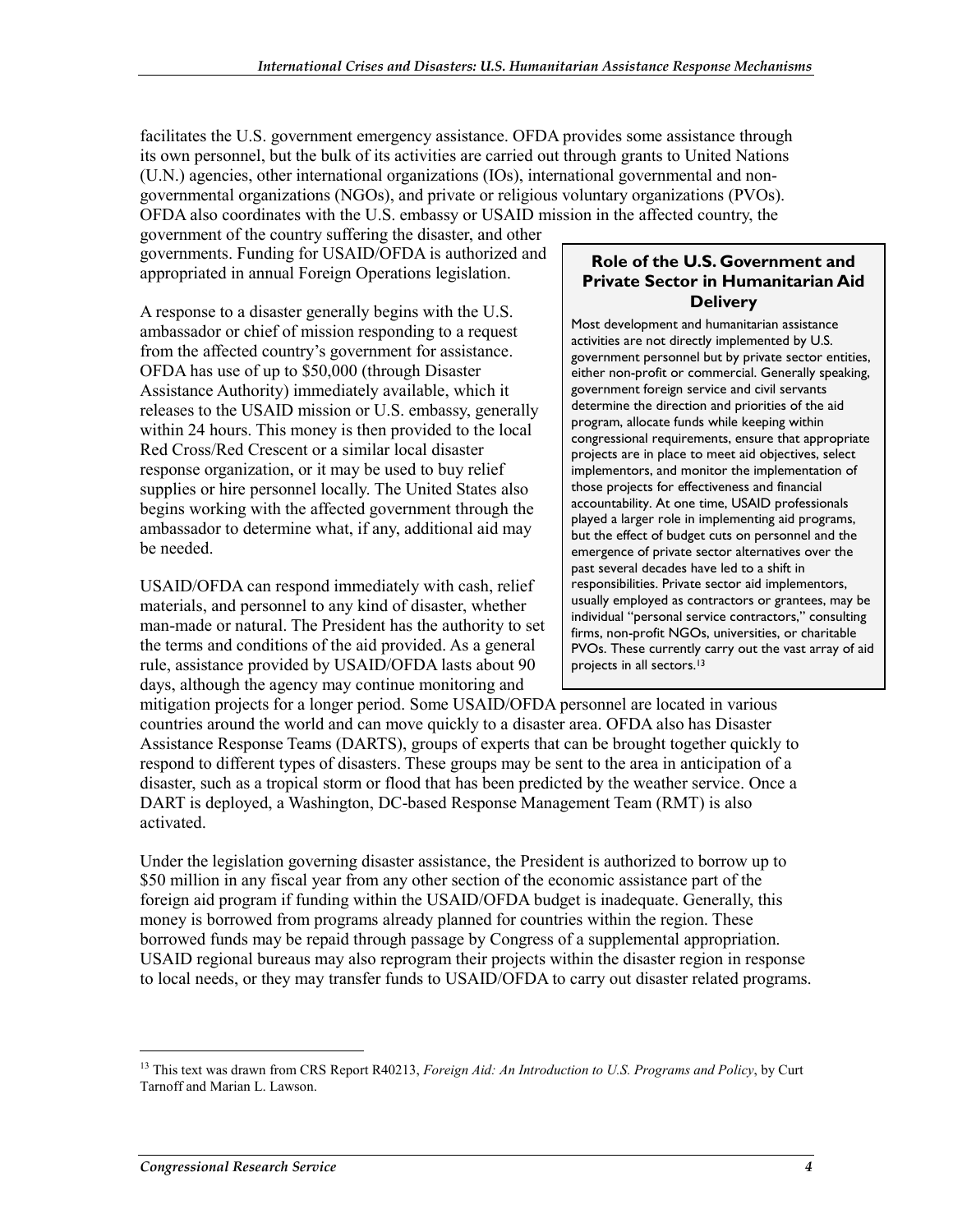USAID/OFDA can also request the use of facilities, equipment, or personnel from other agencies as needed. For example, U.S. weather prediction facilities and satellites may be used to track storms, droughts, or floods. Centers for Disease Control and Prevention specialists are relied upon for identifying and responding to outbreaks of disease.

#### **Food for Peace Act (P.L. 480)14**

The Food for Peace Act (FPA), historically referred to as P.L. 480, is the main legislative vehicle that authorizes foreign food assistance.<sup>15</sup> Funding for FPA programs is authorized in annual Agriculture appropriations bills. One of the components of FPA is Title II, Emergency and Private Assistance, which provides for the donation of U.S. agricultural commodities to meet emergency and nonemergency food needs in foreign countries. Title II provides food as grant aid that does not need to be repaid and is the primary disaster aid channel for U.S. food aid. Title II is administered by USAID.

The legislation gives the USAID Administrator wide authority to provide food aid and contains a "notwithstanding clause" that allows food aid to be provided despite prohibitions in other legislation. Commodities may be made available for direct distribution to the needy, or for sale, barter, or other disposition, according to the determination of the Administrator.

The United States is by far the largest international contributor of emergency food aid in disaster situations. In recent years, most emergency food aid has been provided to victims of complex humanitarian emergencies, helping people displaced by warfare and unable to grow or obtain food in their traditional way. Crisis conditions often last many years. Food aid programs generally target the most vulnerable populations, including children, pregnant and nursing mothers, the elderly, sick and handicapped, and those identified as malnourished. Title II grant food aid is mostly provided for humanitarian relief but may also be used for development-oriented purposes through governments, intergovernmental entities, PVOs, and multilateral organizations, such as the U.N. World Food Program (WFP).

As with other USAID/OFDA aid, food aid may be prepositioned in regions that are vulnerable to disaster, or diverted from a less pressing food aid program in a nearby country that would be replenished later. Food aid that is not prepositioned or diverted from nearby countries may take several months to reach a disaster site. At least 75% of U.S. food aid tonnage must be shipped on U.S. flagged vessels. Section 416 (b) of the Agricultural Act of 1949 provides for the donation of surplus U.S. agricultural commodities held by the Commodity Credit Corporation to needy countries, including those suffering from disasters. This program is managed by the Department of Agriculture.

Development professionals have long raised concerns about the efficiency and effectiveness of U.S. food assistance. In the FY2014 budget, the Administration has proposed changes in U.S.

 $\overline{a}$ 

<sup>14</sup> For more information about food aid, see CRS Report R41072, *International Food Aid Programs: Background and Issues*, by Charles E. Hanrahan.

<sup>&</sup>lt;sup>15</sup>Authorized in §§201-207 of P.L. 83-480, the Agricultural Trade Development and Assistance Act of 1954, as amended. In 1961, President John F. Kennedy renamed it the "Food for Peace Act." Congress officially changed the name to Food for Peace Act in the 2008 farm bill (P.L. 110-246). Additional information on Food for Peace Act (P.L. 480) food aid is available at http://www.fas.usda.gov/food-aid.asp.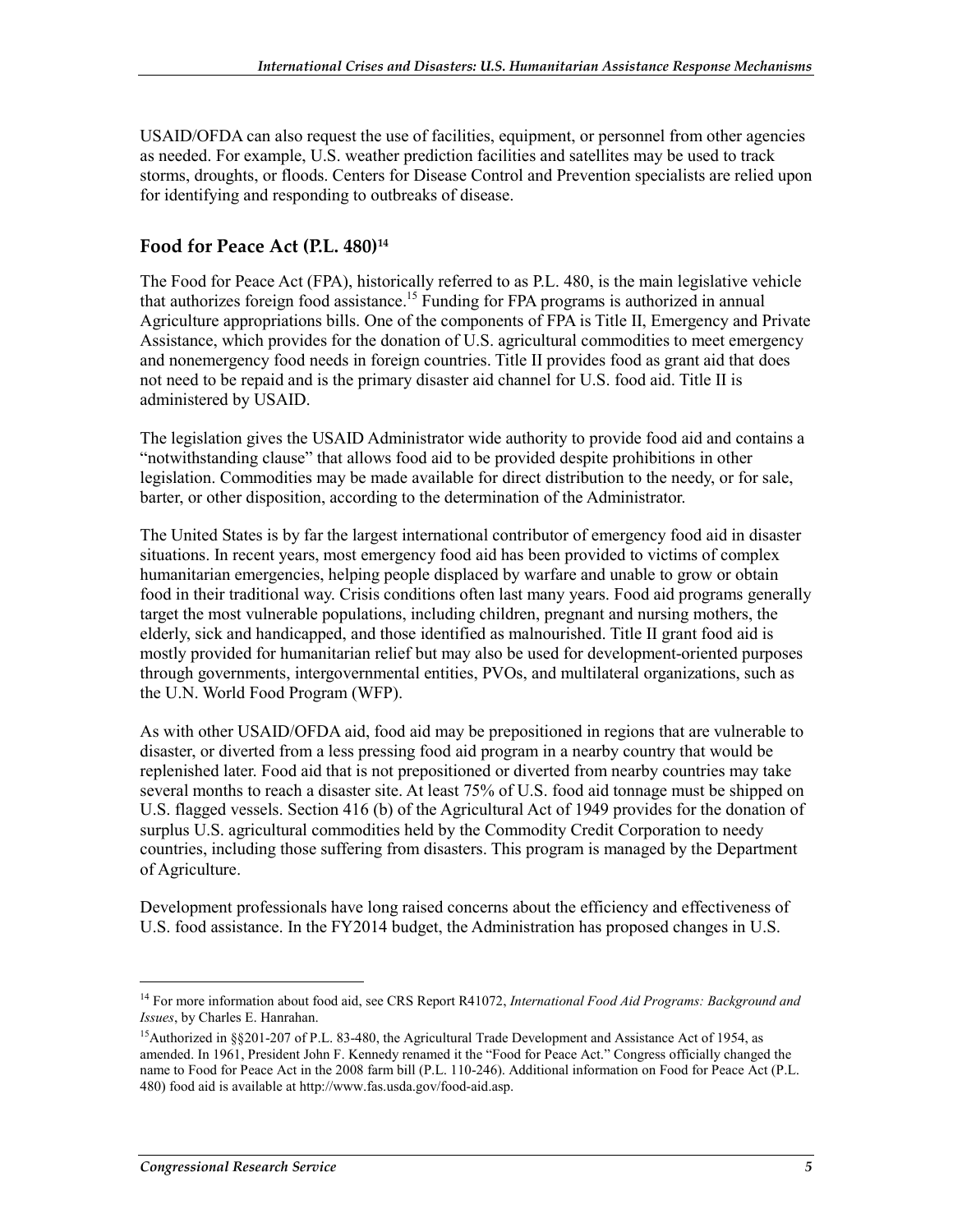food aid programs that would substantially alter the way in which the United States provides food security assistance.<sup>16</sup>

#### **Office of Civilian-Military Cooperation**

The Office of Civilian-Military Cooperation (CMC), which operates within USAID's Bureau for Democracy, Conflict, and Humanitarian Assistance (DCHA), was established in November 2011. Previously named the Office of Military Affairs (OMA), CMC is an operational link established to improve USAID's coordination of humanitarian assistance with the U.S. military. It works to align defense and development policies, plans, and programs to leverage the capabilities of each agency to achieve better development outcomes. Senior USAID staff are assigned to the five geographic Combatant Commands and help assess development needs. Joint exercises with the military are ongoing training in preparation for future disasters. Training for both the military's civil affairs officers and USAID workers is also intended to increase knowledge and cooperation, and capacity at the operational level. The OMA is also a contact point between NGOs and the military, and allows each to benefit from the other's operational experience while at the same time contributing to the administration and delivery of humanitarian assistance.<sup>17</sup>

#### **Other Offices and Funds**

The Office of Transition Initiatives (OTI) provides post-disaster transition assistance, which includes mainly short-term peace and democratization projects with some attention to humanitarian elements (e.g., community projects such as housing, electricity, water) but not emergency relief.<sup>18</sup> OTI funding is often provided during the early recovery phase of a humanitarian emergency or disaster. Additionally, the Office of Conflict Management and Mitigation (CMM) provides transition assistance towards development through early intervention in the causes and consequences of conflict.

There are three funds that can be used for disaster assistance and that are focused on specific issues—Displaced Children and Orphans Fund (DCOF), the Leahy War Victims Fund (LWVF), and the Victims of Torture Fund (VOT). They are coordinated by DCHA through funds reserved by Congress each year.

#### **Department of State**

1

#### **Bureau of Population, Refugees and Migration**

The Bureau of Population, Refugees and Migration (PRM) deals with problems of refugees worldwide, conflict victims, and populations of concern to the U.N. High Commissioner for

<sup>16</sup> For more information on proposed food aid reforms, see CRS Report R41072, *International Food Aid Programs: Background and Issues*, by Charles E. Hanrahan.

<sup>&</sup>lt;sup>17</sup> For more information on CMC, see http://www.usaid.gov/who-we-are/organization/bureaus/bureau-democracyconflict-and-humanitarian-assistance/office-4.

<sup>&</sup>lt;sup>18</sup> Other departments within USAID may provide some form of humanitarian assistance but it is unclear how much because humanitarian activities may be a part but not the central focus of the program, such as women's health, child survival, trauma counseling and social welfare, and demining, activities that may be considered by some to be humanitarian.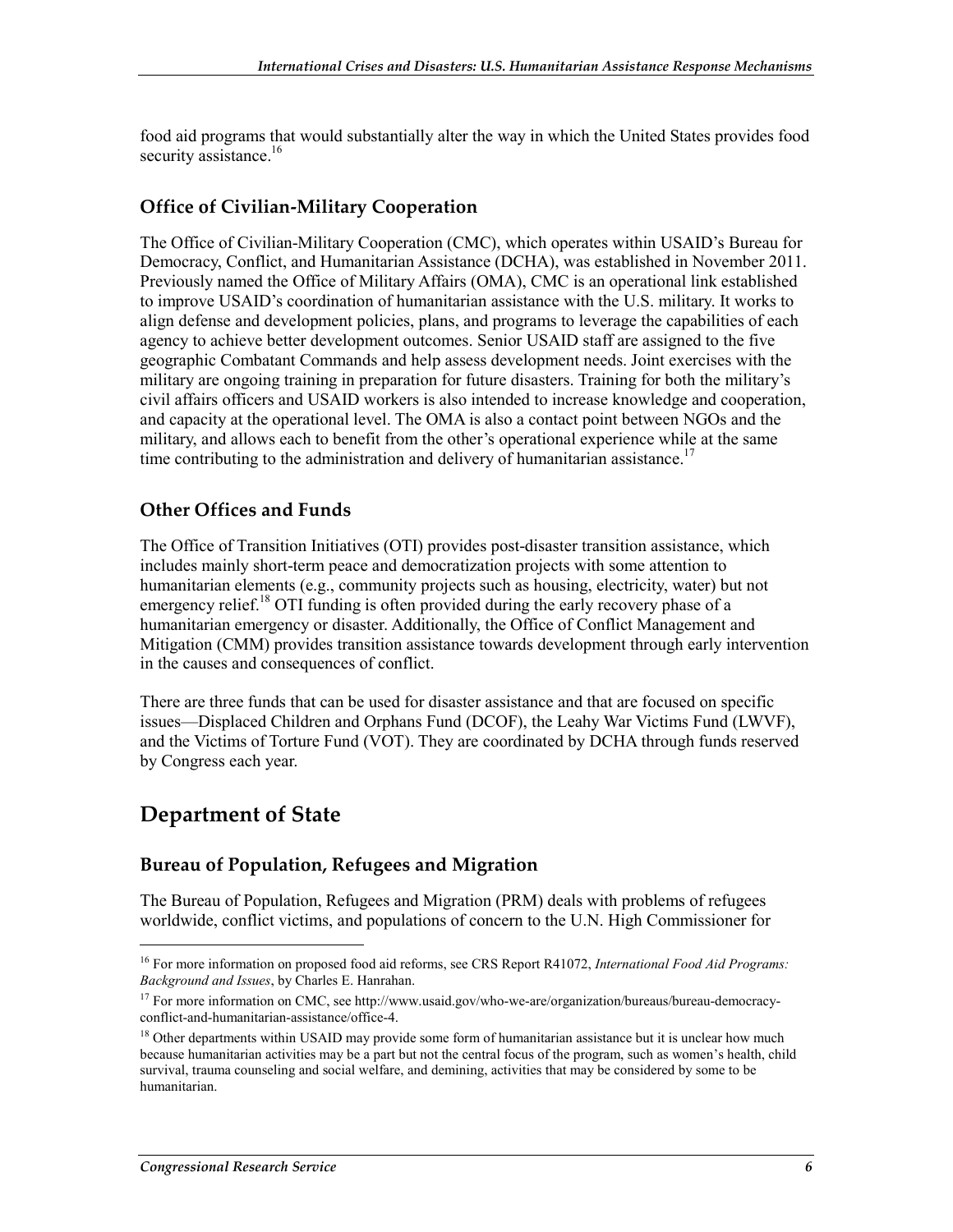Refugees (UNHCR), often including internally displaced persons (IDPs). Humanitarian assistance includes a range of services from basic needs to community services to tolerance building and dialogue initiatives. Key issues addressed by PRM include protection (refugees, asylum issues, identification, returns, tracing activities) and quick impact, small community projects.

Refugee funds are provided as cash grants to international governmental and NGO refugee organizations. These include U.N. agencies such as UNHCR and the U.N. Children's Fund (UNICEF), and international organizations such as the International Committee of the Red Cross (ICRC).

#### **Emergency Refugee and Migration Assistance Fund**

The Emergency Refugee and Migration Assistance Fund (ERMA) is a contingency fund that remains available until spent and is replenished as needed by Congress. P.L. 103-236 sets the maximum amount of money that can be in this account at \$100 million, although appropriations have been made that exceed this amount. Established in 1962, ERMA gives the President wide latitude in responding to refugee emergencies.<sup>19</sup> Refugees are defined as those fleeing their homeland due to persecution on account of their religion, race, political opinion, or social or ethnic group. The law contains a "notwithstanding clause" that waives prohibitions against providing aid contained in any other legislation. The legislation establishing ERMA places certain requirements on the President. The President must publish a Presidential Determination in the Federal Register and keep the appropriate congressional committees informed of drawdowns. Refugee emergencies lasting more than a year are incorporated into the regular budget of the Migration and Refugee Assistance (MRA) account through PRM. Both ERMA and MRA are authorized in Department of State legislation and appropriated in Foreign Operations legislation.

#### **Department of Defense**

The Department of Defense (DOD) provides support to stabilize emergency situations, including the transport and provision of food, shelter and supplies, logistical support, search and rescue, medical evacuations, and refugee assistance.<sup>20</sup> This includes the provision of 2,300 calorie lowcost humanitarian daily rations to alleviate hunger after foreign disasters. The incremental costs for all DOD humanitarian assistance for both natural and man-made disasters are funded through the Overseas Humanitarian, Disaster, and Civic Action (OHDACA) account in annual DOD appropriations.

#### **Defense Security Cooperation Agency**

The Defense Security Cooperation Agency (DSCA) is the central DOD agency that synchronizes global security cooperation programs, funding, and efforts across the Office of the Secretary of Defense (OSD), Joint Staff, State Department, Combatant Commands, the services, and U.S. civilian industry. Under DSCA oversight, the Office of Humanitarian Assistance, Disaster Relief

<sup>&</sup>lt;sup>19</sup> Authorized in §§2 and 3 of P.L. 87-510, the Migration and Refugee Assistance Act of 1962.

 $20$  For more information on the evolution of DOD's role in responding to humanitarian crises, see archived CRS Report RL34639, *The Department of Defense Role in Foreign Assistance: Background, Major Issues, and Options for Congress*, coordinated by Nina M. Serafino.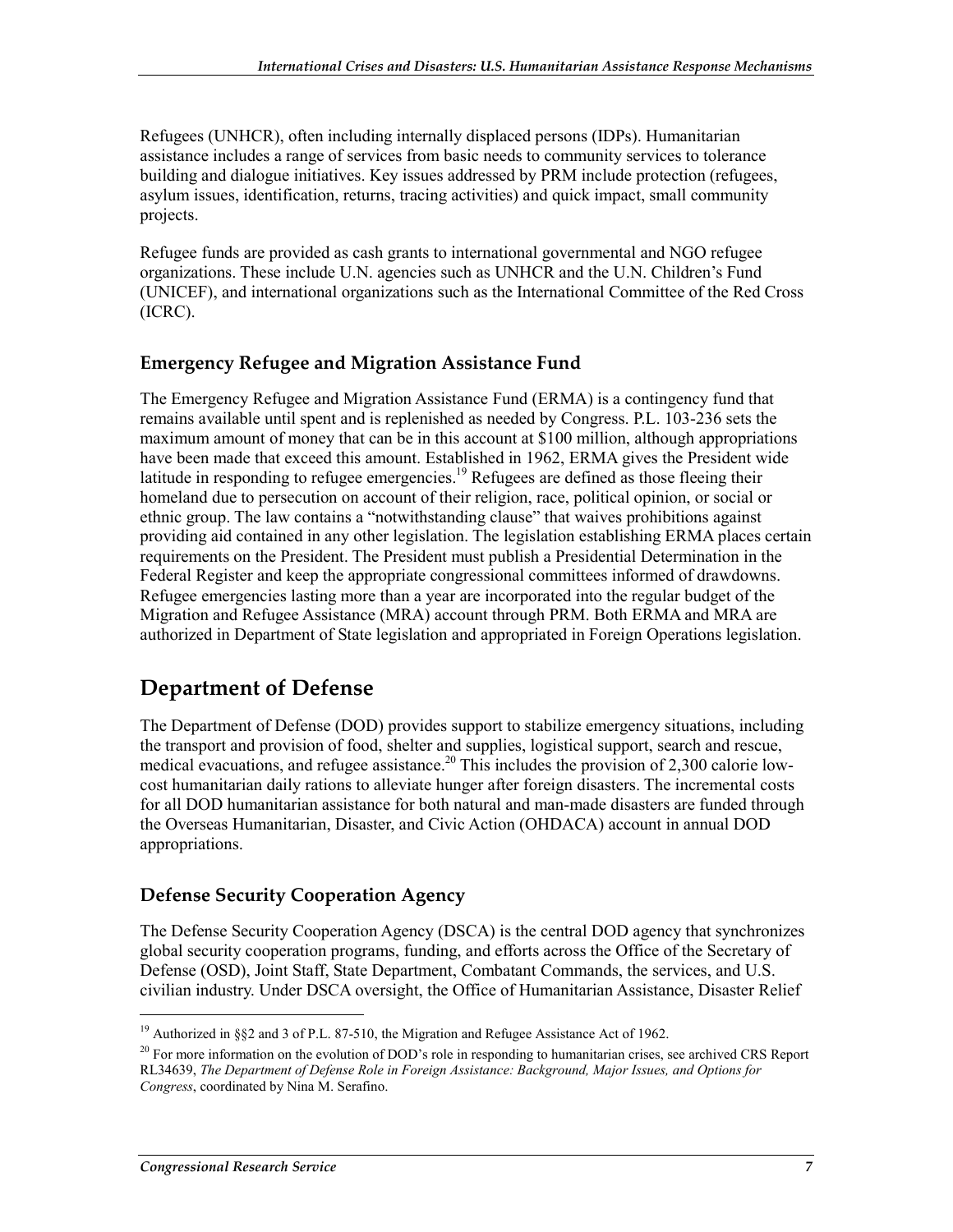and Mine Action (HDM) manages DOD humanitarian assistance programs funded with OHDACA appropriations in all Geographic Combatant Commands. This includes humanitarian projects, transportation of DOD and privately donated humanitarian material, humanitarian mine action programs, and foreign disaster relief.

DOD provides assistance in humanitarian emergencies under several provisions in law. The primary authority<sup>21</sup> is Title 10, Section 2561 (formerly Section 2551), which allows the use of appropriated funds for humanitarian assistance "for the purpose of providing transportation of humanitarian relief and for other humanitarian purposes worldwide.<sup>722</sup> The Secretary of State determines that this provision should be used and requests DOD to respond to a disaster with specific assistance such as helicopter transport, provision of temporary water supplies, or road and bridge repair. DOD response time depends upon what is being requested and how long it takes to get personnel and equipment to the site of the emergency. If possible, military personnel join USAID's OFDA assessment team to help determine the type of aid that can be provided by DOD. Under this provision, DOD generally limits its service activities to those that stabilize the emergency situation, such as road or bridge repair, but generally does not undertake projects that include rebuilding. The law requires an annual report to Congress on the use of funds.

Title 10 also contains a section that helps private voluntary agencies transport donated humanitarian goods to disaster sites. Section 402, the Denton program, named after former Member of Congress Jeremiah Denton, authorizes shipment of privately donated humanitarian goods on U.S. military aircraft on a space-available basis. The donated goods must be certified as appropriate for the disaster by USAID's OFDA and can be bumped from the transport if other U.S. government aid must be transported. Donated goods can also be shipped on commercial vessels, using Section 2561 funds.

Section 506 (a) (1) of the Foreign Assistance Act of 1961 allows the draw down of military equipment to a limit of \$100 million in any fiscal year if the President determines that an unforeseen emergency exists that requires immediate military assistance and the requirement cannot be met under any other provision. Before this provision can be used the President must notify the Speaker of the House and the Senate Foreign Relations Committee in writing by issuing a Presidential Directive explaining and justifying the need for the equipment being used. This request is handled by the Department of State and the National Security Council.

#### **Humanitarian and Civic Assistance**

Although its primary purpose is not focused on disaster and emergency response activities, another subset of DOD Humanitarian Assistance, known as Humanitarian and Civic Assistance (HCA) activities, is authorized under Title 10 U.S.C. Section 401. Under regulations prescribed by the Secretary of Defense, humanitarian and civic assistance activities are authorized in conjunction with authorized military operations of the Armed Forces in a country if it is determined that the activities would (1) promote the security interests of both the United States

 $^{21}$  §404 of Title 10 also authorizes DOD to provide foreign disaster assistance. It is not generally used because it is considered to be somewhat cumbersome and requires an expansive report to Congress.

 $^{22}$  §2561 is also used for more than disaster and emergency response activities.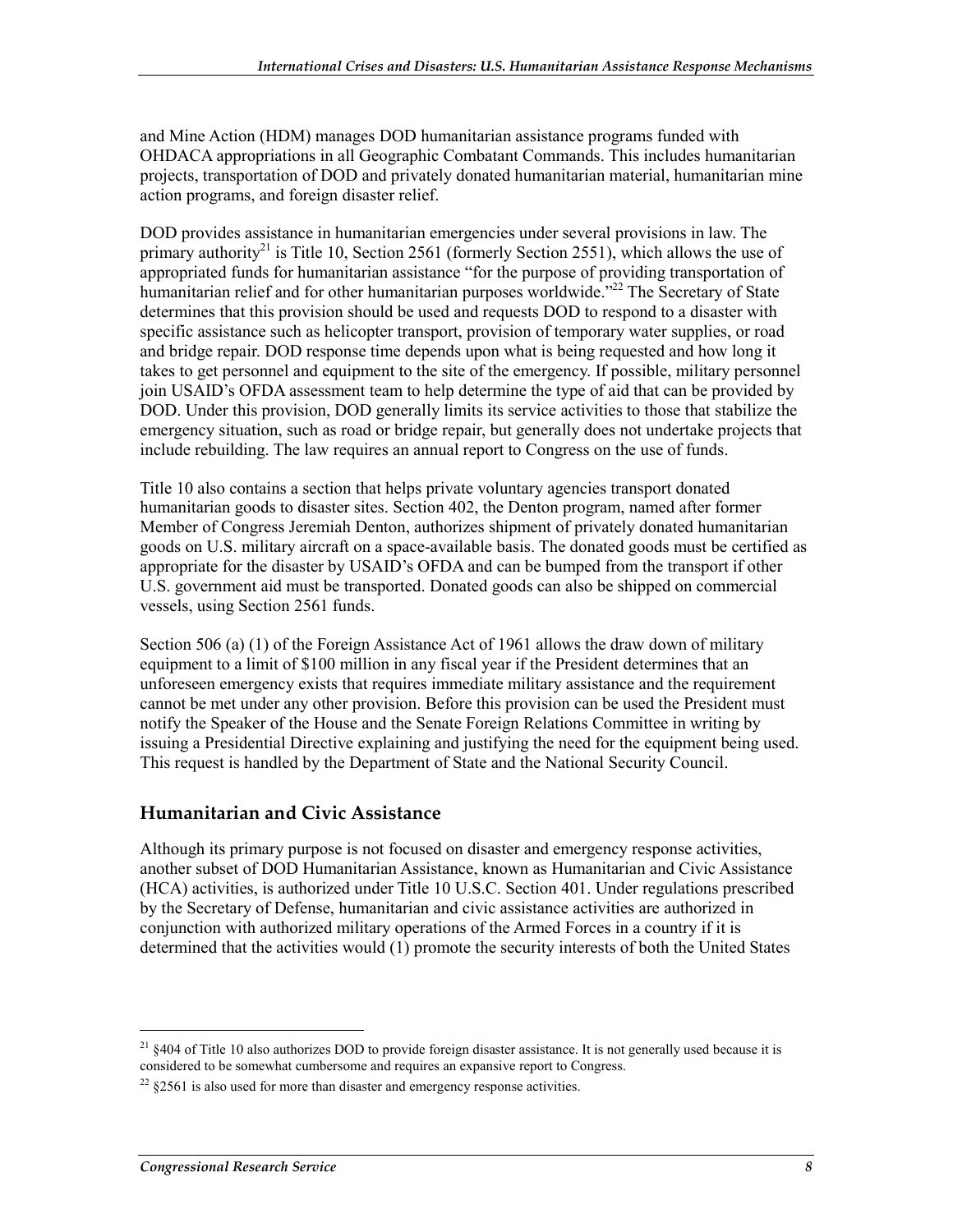and the country in which the activities are to be carried out, and (2) promote the specific operational readiness skills of the members of the Armed Forces who participate in the activity.23

HCA activities under Title 10 U.S.C. Section 401 authority are separate from HA programs managed by DSCA and placed under direct oversight of Secretary of Defense.

## **U.S. Humanitarian Assistance: Role of Congress and Current Funding Levels**

#### **Congressional Role**

Congress plays a key role in funding U.S. humanitarian assistance. The global humanitarian accounts (MRA, ERMA, IDA, and P.L. 480) have generally been approved by Congress at the requested level. At times, however, the amount of disaster assistance provided during a fiscal year exceeds the amount appropriated by Congress. Congress has provided the President with the authority to borrow up to \$50 million from economic assistance accounts in the foreign aid program. In some cases, particularly when disasters occur during the appropriations process, congressional amendments reimbursing a particular agency for a specific disaster may become part of the next year's appropriation for that agency.

Congress is also generally supportive of supplemental appropriations that reimburse agencies for their expenditures, either to replenish the emergency accounts or other accounts that have been used to provide assistance. When there is difficulty in passing supplemental legislation, the debate is generally over non-disaster items, such as long-term reconstruction aid for the devastated area, or non-germane amendments added to the legislation rather than opposition to disaster assistance funding itself.

### Funding: FY2012 to FY2014 Request<sup>24</sup>

Humanitarian assistance is intended to save lives and meet basic human needs in the wake of natural disasters and conflicts. In FY2012, humanitarian assistance funding appropriated through State, Foreign Operations, and Related Programs totaled \$4.563 billion. The FY2013 full-year continuing resolution increased funding over the FY2012 level for two key humanitarian assistance accounts. IDA increased from \$1.095 billion to an estimated \$1.55 billion, with the increased funds designated as Overseas Contingency Operations  $(OCO)$ <sup>25</sup>. The MRA account increased from \$1.975 billion to \$2.740 billion, also with OCO funds. In addition, the

<sup>&</sup>lt;sup>23</sup> Title 10 U.S.C. §401, Humanitarian and Civic Assistance Provided in Conjunction with Military Operations.

<sup>&</sup>lt;sup>24</sup> Most funding for global humanitarian assistance accounts is administered through the State Department and USAID. This section does not include funding appropriated through OHDACA or other DOD accounts. Some of the text of this section appears in CRS Report R43043, *The FY2014 State and Foreign Operations Budget Request*, by Susan B. Epstein, Marian L. Lawson, and Alex Tiersky.

<sup>&</sup>lt;sup>25</sup> Funding for OCO supports "extraordinary, but temporary, costs of the Department of State and USAID in Iraq, Afghanistan, and Pakistan." See Executive Budget Summary, Function 150 and Other International Programs, Fiscal Year 2014, p. 97.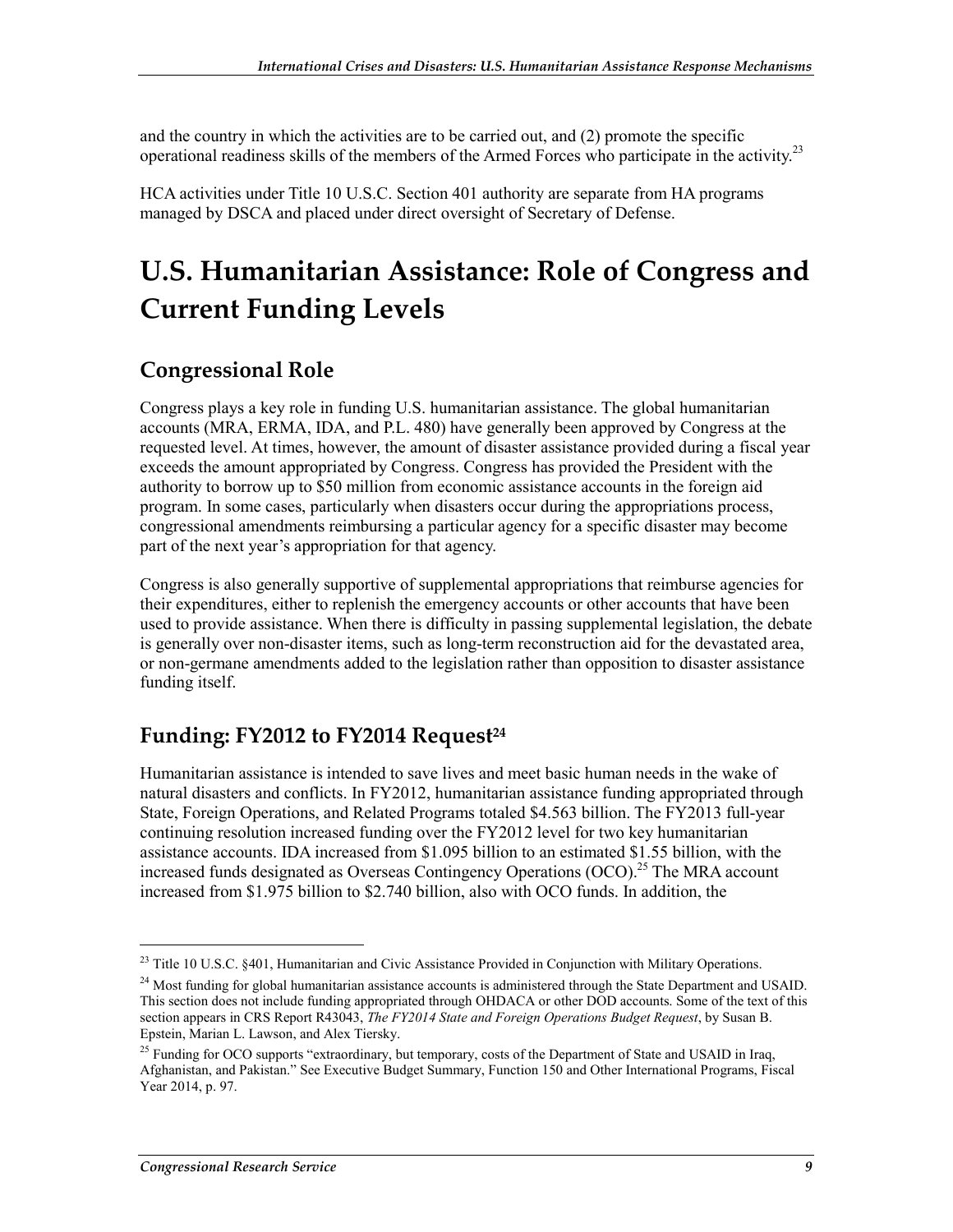Administration transferred previously appropriated OCO funds for the Pakistan Counterinsurgency Capability Fund to the MRA account to respond to the crisis in Syria.

The Obama Administration's FY2014 budget request includes \$4.131 billion for humanitarian assistance accounts, including \$1.761 billion for MRA, \$2.045 billion for IDA, \$0.25 billion for Emergency Refugee and Migration Assistance (of which \$0.20 billion is specifically for Syria), and \$0.075 billion for a new Emergency Food Assistance Contingency Fund. Of the IDA funds, \$0.629 billion is allocated to OFDA to respond to natural disasters, civil strife, food security, and displaced populations. The remaining \$1.416 billion is designated for Food for Peace activities currently funded through the Agriculture appropriation.<sup>26</sup> In total, the humanitarian assistance request for FY2014 is about 9% below the FY2012 enacted level.

## **Other International Humanitarian Assistance Efforts**

The United States responds with varying amounts of relief and recovery assistance, typically in coordination with its international partners. The sheer number of players in the field, including a range of actors and interests, creates a complicated coordination challenge and often contributes to duplication of efforts or competition over the same sources of money and projects. Those involved may include, for example, numerous U.N. agencies, other international organizations (IOs), bilateral and multilateral donors, and non-governmental organizations (NGOs). International actors provide relief either through financial contributions to the government of the affected country or aid organizations, or by directly providing in-kind support in the form of relief supplies and emergency personnel. Local, regional, and national authorities may also have a role in the provision of assistance, law enforcement, and access control. It is important to note that local aid organizations may be critical because they often know the terrain, the available resources, and the community, whereas the international community may bring to bear greater resources and coordinating capacity.

While the relief operation itself is often daunting in terms of the demands of those in need—from life saving action required to the provision of food and shelter under harsh physical conditions the response system has many moving parts. The United Nations works with a wide number and variety of aid organizations and donors. Within the U.N. system, in addition to the Office for the Coordination of Humanitarian Affairs (OCHA), the World Food Program (WFP), the World Health Organization (WHO), the U.N. Children's Fund (UNICEF), the U.N. High Commissioner for Refugees (UNHCR), and the U.N. Development Program (UNDP) all contribute to efforts to respond to a crisis.<sup>27</sup> OCHA also coordinates with IOs such as the International Committee of the

 $\overline{a}$ 

<sup>&</sup>lt;sup>26</sup> The Administration's FY2014 budget for the U.S. Department of Agriculture (USDA) does not request funding for Food for Peace Title II (emergency and nonemergency food assistance). Instead, the Administration proposes to shift funding for international food aid to three other assistance accounts. Under the proposed food aid reform measures, the Administration proposes to shift \$1.1 billion of Food for Peace funds to the IDA account for emergency food response. Together with \$300 million of IDA funds for cash-based food security programs, total emergency food aid would be \$1.4 billion in FY2014. The Administration's budget also proposes to shift \$250 million to Development Assistance for a Community Development Resilience Fund. In addition, the Administration's budget proposes to create a new Emergency Food Assistance Contingency Fund (\$75 million) to provide emergency food assistance for unexpected and urgent food needs. For more information about proposed food aid reforms, see CRS Report R41072, *International Food Aid Programs: Background and Issues*, by Charles E. Hanrahan.

 $^{27}$  As one of its functions, the U.N. Office for the Coordination of Humanitarian Affairs (OCHA) tracks worldwide (continued...)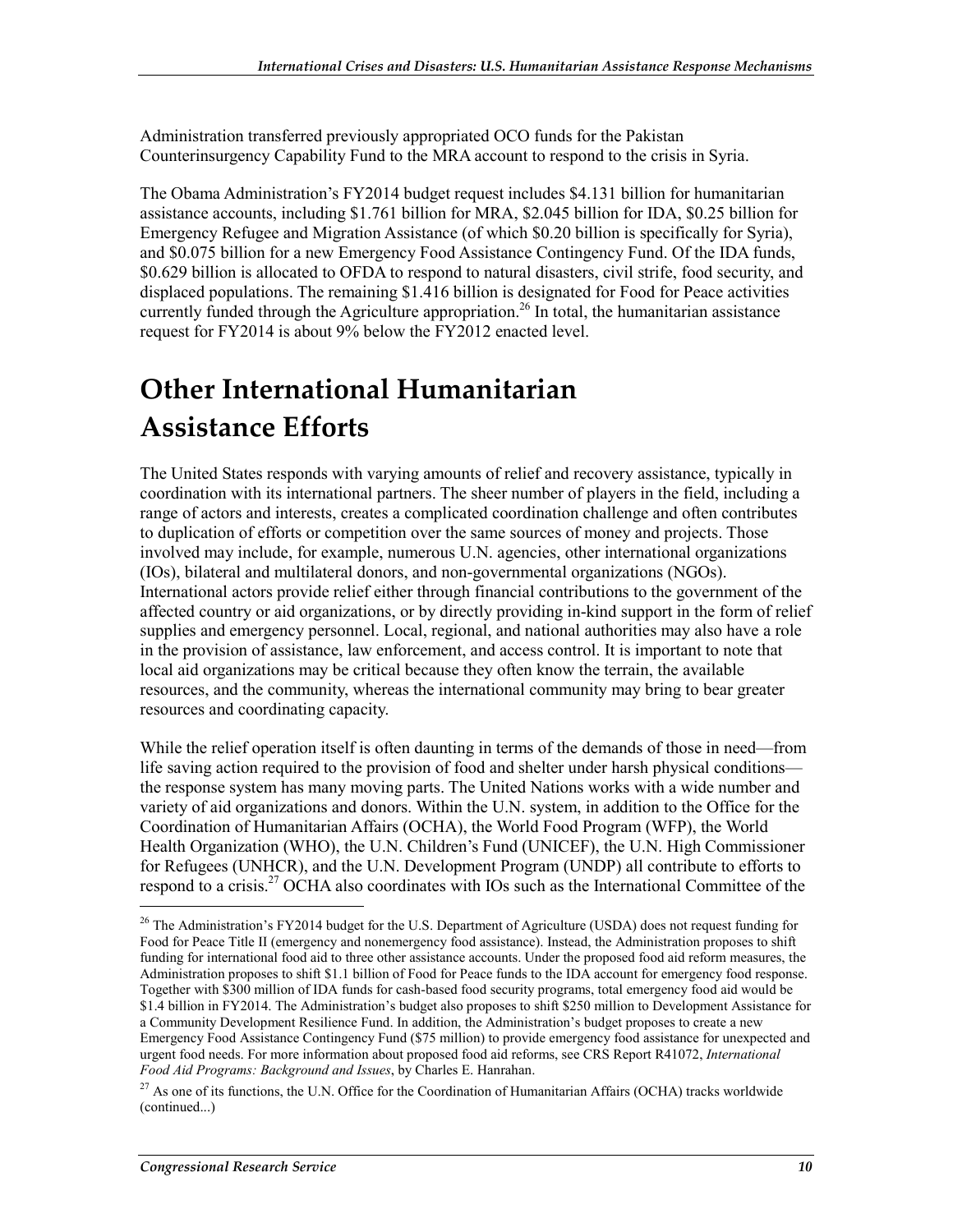Red Cross (ICRC) and the International Organization for Migration (IOM), and a wide range of NGOs, many of which are implementing partners and provide much of the operational support on the ground. In addition, other internationals—governments, militaries, intergovernmental entities such as the European Union—are often part of the response network.

A key determinant in the response to humanitarian emergencies is, not surprisingly, level of prior planning, including the identification of responders—local, national, or international—and their level of preparedness. Furthermore, it is widely recognized that in many crises, it is the people who are least able to help themselves—those who are poor and those who have few, if any, options to live elsewhere—who are most affected.28 Experts continue to emphasize the importance of drawing on lessons learned from responses to previous crises and disasters. Some of the ongoing challenges include communication between the government, aid agencies, and the public; coordination among emergency responders; civil-military cooperation and division of duties; and the planning and logistics involved in providing aid to less accessible, often more insecure, areas.

## **Issues for Congress**

Members of the  $113<sup>th</sup>$  Congress may wish to take the following issues into account when considering U.S. humanitarian assistance activities worldwide.

### **Competing Aid and Budget Priorities**

Finding the resources to sustain U.S. funding or pledges to humanitarian crises may be difficult in light of domestic budget constraints. When disasters require immediate emergency relief, the Administration may fund pledges by depleting most global humanitarian accounts. In order to respond to future humanitarian crises, however, these resources would need to be replenished. If not replenished, U.S. capacity to respond to other emergencies could be affected.

In recent years, the United States has moved away from annual supplemental funding to replenish humanitarian or other accounts. Instead, it has increased levels of funding during the regular appropriations process. Some experts have argued there are negative impacts to relying too heavily on supplemental funding. The timing of the supplemental appropriations cycle, which is mid-year or later, has consequences, particularly for the recipients of the humanitarian assistance. For example, budget uncertainty may result in program cuts, delays in decision making, and disruptions in service. Humanitarian programs may also have difficulty spending funding received too late in the fiscal year through supplemental appropriations, or may incur greater expense in restarting programs that had to be cut back due to insufficient funding earlier in the year. This is turn may create questions about the credibility and reliability of the United States as a partner in the provision of humanitarian assistance.

<sup>(...</sup>continued)

contributions to disasters. See http://www.reliefweb.int. Also, see http://www.usaid.gov/our\_work/ humanitarian\_assistance/disaster\_assistance/ for USAID's OFDA webpage. Relief Web is a good source of information, although the accuracy is not guaranteed. See http://www.reliefweb.int.

<sup>&</sup>lt;sup>28</sup> "What Can We Learn from Year of Disasters?" December 29, 2005, Reuters AlertNet, http://www.alertnet.org.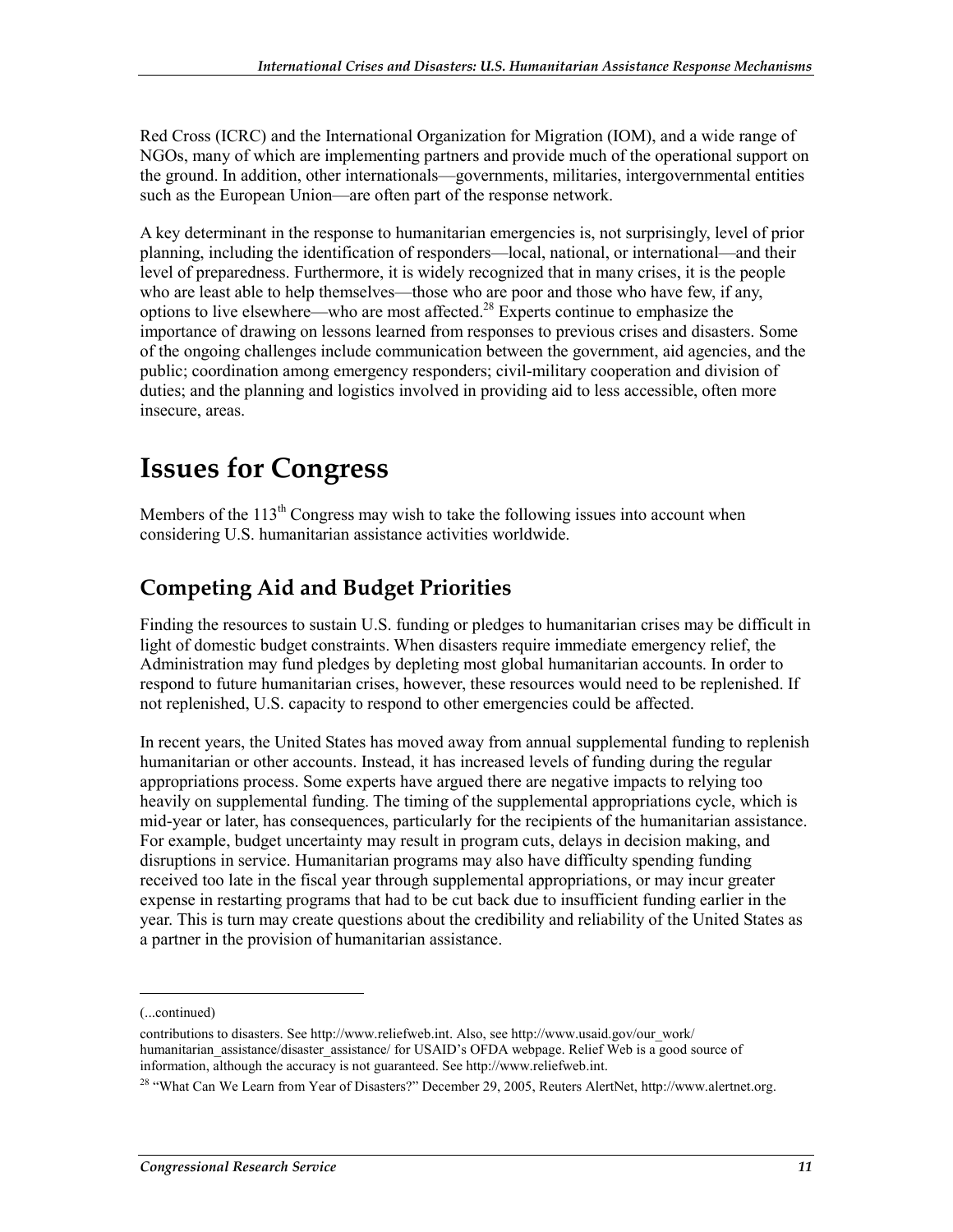Congress has an interest in the cost and effectiveness of foreign affairs activities that promote U.S. interests overseas. Across-the-board reductions (sequestration) in most federal defense and nondefense discretionary programs, projects, and activities, including those in foreign affairs, went into effect on March 1, 2013. Of ongoing interest will be the impact of these cuts on humanitarian assistance programs.

### **Burdensharing and Donor Fatigue**

Both Congress and the Administration encourage other countries to provide disaster assistance and to turn pledges into actual commitments.<sup>29</sup> It is not always evident whether figures listing donor amounts represent pledges of support or more specific obligations.<sup>30</sup> Pledges made by governments do not always result in actual contributions. It also cannot be assumed that the funds committed to relief actually represent new contributions, since the money may previously have been allocated elsewhere. Moreover, it is not readily apparent how the actual cost of the humanitarian emergency might be shared among international donors. Comparing U.S. and international aid is also difficult because of the often dramatically different forms the assistance takes (relief items versus cash, for instance).

Finding a balance between burdensharing on the one hand and donor fatigue on the other can negatively impact relief operations during emergencies when immediate funds are required for a response and are not forthcoming. Some experts are concerned about funding priorities and the ongoing need for resources for other disaster areas.

### **Transparency and Efficacy**

Some Members of Congress have raised concerns about transparency of donor contributions, allocation of monies, and monitoring of projects by the United Nations. The United Nations continues to address its financial tracking and reporting system. In responding to international disasters, many contributions are also made directly to IOs and NGOs, which could raise the same questions about transparency requirements. Moreover, while earmarks and time limits may ensure greater accountability, they can also add pressure for organizations to spend contributed funds, sometimes leading to unnecessary spending, waste, and duplicated efforts. Many also argue that restrictions on use of funds often do not allow flexibility to adapt projects to better meet the changing needs on the ground.

### **Humanitarian Operations and Security Challenges**

Since the 1990s, limitations on the operating environment of humanitarian agencies have been a topic of intense debate and discussion. A number of recent reports highlight increased incidences

<sup>&</sup>lt;sup>29</sup> Although the United States is the world's largest provider of overall foreign assistance (which includes humanitarian assistance) in absolute terms, it is often one of the lowest contributors among developed countries when measured as a percentage of its economic capacity.

<sup>&</sup>lt;sup>30</sup>Obtaining an exact up-to-date record of all international contributions in response to an ongoing disaster is often not possible—in part because some assistance is not reported to governments or coordinating agencies—and in part because of the delay in their recording. *ReliefWeb* can be a useful source of information, although its accuracy is not guaranteed for the aforementioned reasons. See http://www.reliefweb.int.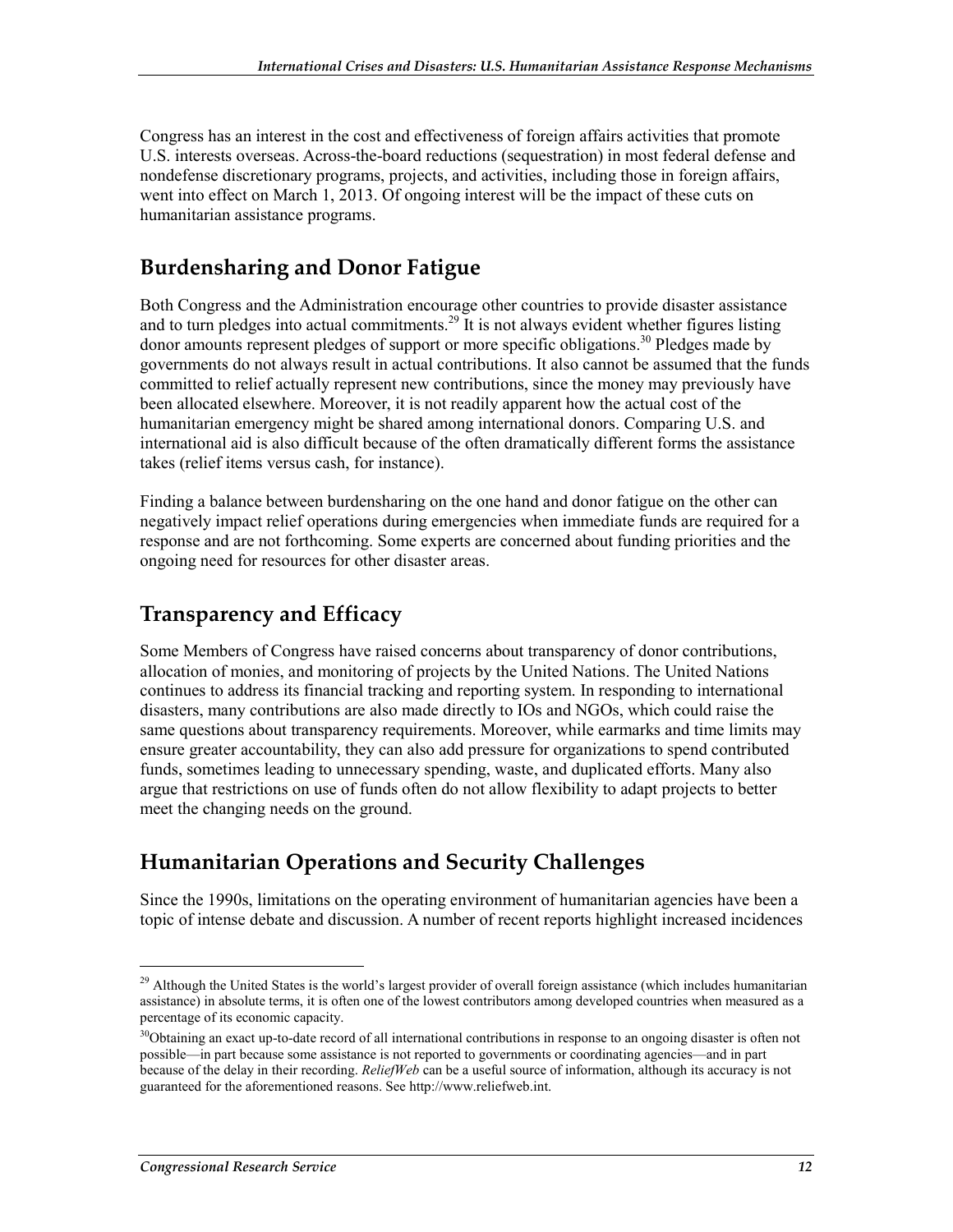of insecurity and attacks on humanitarian staff.<sup>31</sup> While a more consistent and expanded response by the international community to humanitarian crises over the past two decades has meant that a greater number of aid workers are operating in crisis areas, most security incidences are reportedly concentrated in a limited number of high-profile contexts, such as Afghanistan, Somalia, and Sudan. At the same time, other reports indicate that the ability of aid workers to access populations at risk has decreased over time. This could in part be due to operations taking place in a greater number of conflict areas, but other factors may include the actions of multiple non-state actors or the role of sovereign governments in denying access. Furthermore, some experts stress that humanitarian agencies need to be able to operate independently of external military and political agendas but may not be able to do so. For example, some contend that, increasingly, the lines are blurred between humanitarian and other actors, such as the role of the military in the delivery of humanitarian assistance, the inclusion of humanitarian response in counter-insurgency operations, and the incorporation of humanitarian action within integrated U.N. missions.<sup>32</sup> Adherence to international humanitarian law and the traditional humanitarian principles of impartiality, neutrality, and independence are often cited as the underpinnings of the provision of humanitarian assistance, but their application may vary by organization mandate and situation. The security of the environment in which humanitarian organizations are operating is complicated not only by the specific crisis itself, but the ways in which humanitarian actors define their roles and responsibilities. Security and access are serious concerns and remain key priorities within the humanitarian community.

#### **Branding**

1

A related issue concerns an interest on the part of many Members of Congress in the labeling or "branding" of U.S. humanitarian aid delivered to areas of conflict so that recipients are aware of its American origins. The U.S. government tries to balance the desire to maintain visibility as a contributor of humanitarian assistance with concerns for the security of aid recipients and implementing partners who could become possible targets of attacks. Finding appropriate ways for the United States to leverage its political objectives without politicizing humanitarian aid remains a significant challenge. There has been some debate about whether the United States receives adequate political benefit from its humanitarian assistance efforts and that those who receive assistance remain unaware of its origins, or assume it is from a foreign government other than the United States. Syria is a case in point where some Members of Congress and observers have argued that the United States should begin to more aggressively brand U.S. aid to enhance local perceptions that the people of the United States stand in solidarity with Syrians. Humanitarian groups argue that strategic objectives such as winning hearts and minds potentially compromise the neutrality of humanitarian assistance in general. Others contend that a targeted attack on a U.S.-labeled humanitarian organization could jeopardize broader humanitarian efforts and perhaps funding. It is often unclear whether raising awareness of U.S. humanitarian assistance would do much to change local perceptions in conflict areas.

<sup>&</sup>lt;sup>31</sup> See, for example, Aid Worker Security Report 2012, "Host States and their Impact on Security for Humanitarian Operations:" Insecurity Insight, Policy Brief, "Humanitarian Staff Security in Armed Conflict," 2013; The Journal of Humanitarian Assistance, "Shrinking Humanitarian Space? Trends and Prospects on Security and Access," November 24, 2010; Office for the Coordination of Humanitarian Affairs, Policy Development and Studies Branch, "To Stay and Deliver: Good Practice for Humanitarians in Complex Security Environments," 2011; EUROPA Press Release, "Security of Humanitarian Aid Workers: A Concern at the Heart of the EU's Humanitarian Action," August 19, 2010.

<sup>32</sup> Humanitarian Policy Group and the Stimson Center, *U.N. Integration and Humanitarian Space*, December 15, 2011.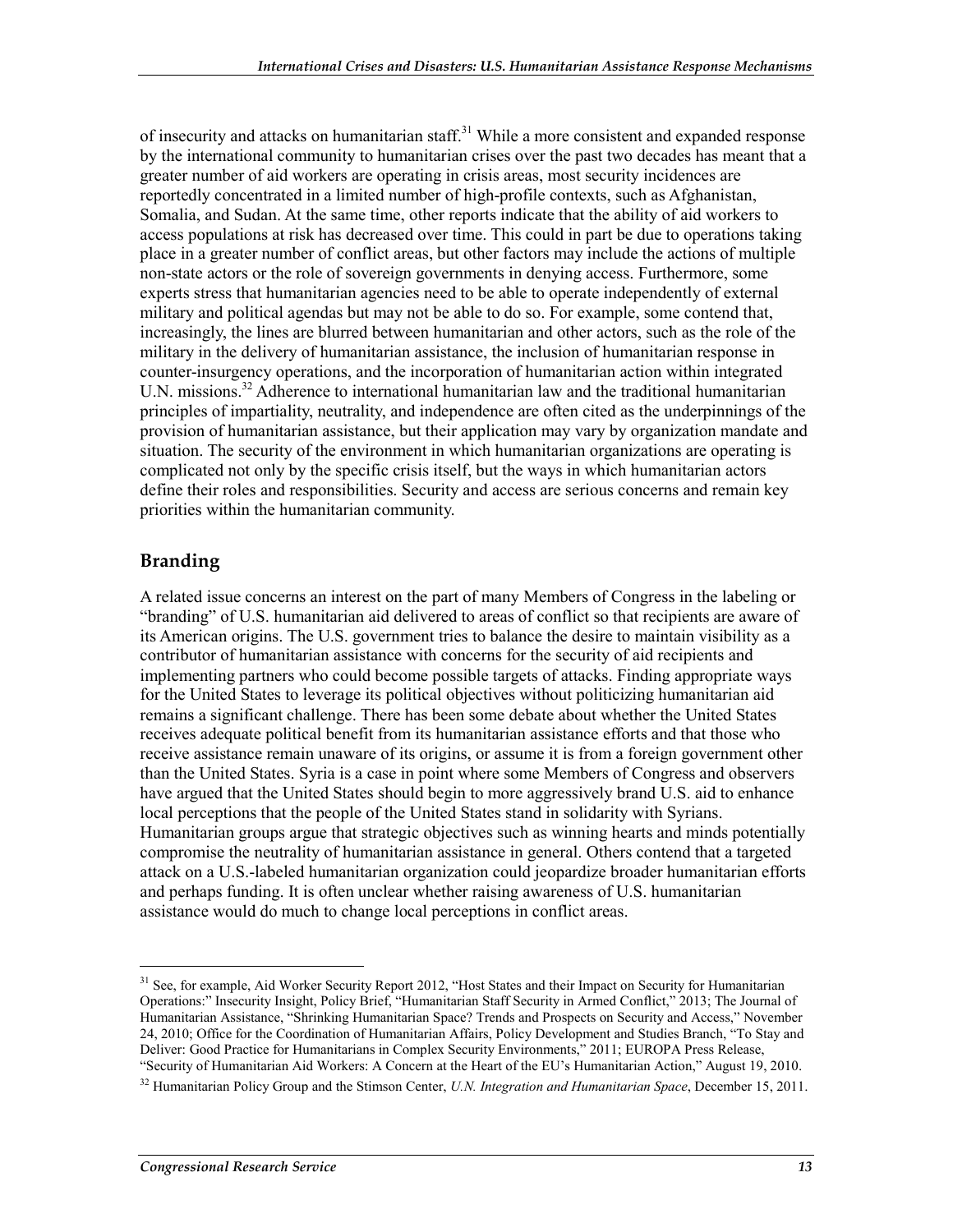#### **Consequences of Humanitarian Assistance**

The provision of humanitarian assistance raises the potential for unexpected consequences. First, it is important to examine whether humanitarian assistance is going to those for whom it is intended. Evaluating and tracking provision of supplies is difficult during a conflict and impossible to completely control. Second, there is the role of the NGO, including its mission and sources of funding, in what has become a major independent enterprise in conflict areas. There is the potential for misuse, intended or unintended, which may require closer analysis of the performance of providers. Third, the safety and protection of refugees, IDPs, and humanitarian workers is another important issue. A growing number of humanitarian workers in various parts of the world have been put at great risk or lost their lives in providing humanitarian assistance. The degree to which a security force protects humanitarian relief workers and parties to the conflict will have some bearing on who is in charge, the security measures taken and provided, and the perception of whether the humanitarian community has taken sides in the conflict. Fourth, there is the question raised by some experts as to whether the provision of humanitarian assistance is helpful—particularly in cases where there is no consensus on how or when to intervene but only on the need to demonstrate action. Some question whether humanitarian assistance in some instances actually prolongs conflict.

### **Links to Broader Foreign Policy Goals**

More broadly, political considerations play a role in the way assistance is given and to whom. While the images of human suffering portrayed by the media only reinforce the need to do something, humanitarian assistance carries some weight as an instrument of "neutral" intervention in crises and is the most flexible policy tool that can be quickly brought to bear in a crisis. It can buy time and keep options open, and it may be an avenue to achieve minimal consensus. Sometimes the easiest policy route to promote and implement, humanitarian assistance can also expand beyond its immediate function. It may provide the means to maintain some form of contact with a country/region, or mitigate tensions over policy towards a region within the U.S. government or with and among its allies. Sometimes humanitarian assistance is expanded beyond its immediate function to avert a crisis, to provide support to allies, and to maintain a presence in the region. How it is used and whether it becomes more of a strategic, policy tool depends upon the situation, what other governments are doing, and the degree to which the United States has further interest in the region.

Providing humanitarian assistance also raises questions about implications for future action. On the one hand, if the United States decides to reduce its humanitarian support, would this diminish U.S. standing among its allies or affect its interests in other ways? On the other hand, since the President has a great deal of flexibility over U.S. involvement, once commitment to a humanitarian effort is made, does this make the long-term U.S. participation in reconstruction and political solutions more likely? Regardless, it is clear that as crises proliferate, the level and sources of U.S. humanitarian assistance will inevitably have an important impact not only on the relief operation itself, but on broader foreign policy goals.